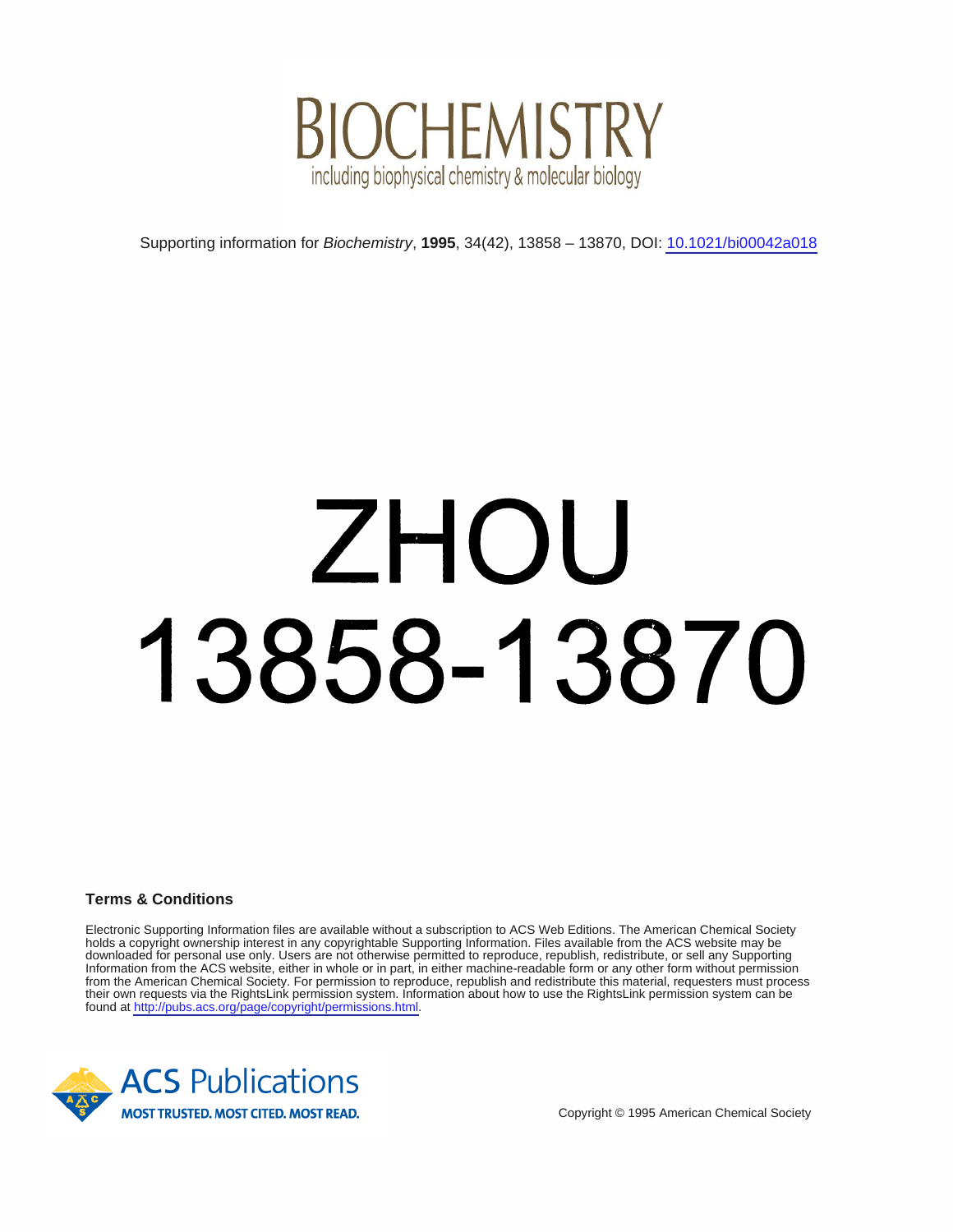£-1387©' m <sup>I</sup>

 $\sim$   $\sim$ 

|                 |                 |              |                          | Table S1: <sup>15</sup> N and <sup>1</sup> H Resonance Assignments for CheA <sub>1-134</sub> at pH 6.3 and 30 °C <sup>a</sup> |
|-----------------|-----------------|--------------|--------------------------|-------------------------------------------------------------------------------------------------------------------------------|
| M 1             | residue amide N | amide H      | αH                       | others                                                                                                                        |
| <b>S2</b><br>М3 |                 |              |                          |                                                                                                                               |
| D4              | 122.9<br>123.3  | 8.46<br>8.55 | 4.53<br>4.69             | 2.75, 2.59, 2.00<br>2.73, 2.60                                                                                                |
|                 | 122.9           | 8.46         | 4.69                     | 2.73, 2.60                                                                                                                    |
| 15              | 122.2           | 8.16         | 4.23                     | 1.93, 0.94, 1.25                                                                                                              |
|                 | 122.1           | 8.22         | 4.23                     | 1.93, 0.94, 1.25                                                                                                              |
| S6              | 122.1           | 8.28         | 4.42                     | $H^{8}(3.85)$                                                                                                                 |
| D7              | 122.9           | 8.26         | 4.54                     | H <sup>B</sup> (2.55,2.60)                                                                                                    |
| F8              | 120.3           | 7.97         | 4.52                     | H <sup>B</sup> (3.09), H <sup>5</sup> (7.21), H <sup>ε</sup> (7.35)                                                           |
| Υ9              | 119.4           | 7.72         | 3.71                     | H <sup>B</sup> (2.82, 2.58), H <sup>6</sup> (6.79), H <sup>t</sup> (6.85)                                                     |
| Q10             | 118.6           | 7.94         | 3.97                     | 2.23, 2.14, $H^{\gamma}(2.47)$ , $N^{\epsilon 2}(115.4)$ , $H^{\epsilon 2}(6.92, 7.89)$                                       |
| T 1 1           | 113.1           | 7.91         | 4.28                     | $H^{p}(4.13)$ , $H^{p}(1.31)$                                                                                                 |
| F12             | 122.6           | 7.53         | 4.51                     | H <sup>B</sup> (3.23, 2.56), H <sup>B</sup> (7.09), H <sup>E</sup> (7.22)                                                     |
| F13             | 119.1           | 8.31         | 4.02                     | Н <sup>β</sup> (3.30), Н <sup>δ</sup> (7.17), Н <sup>ε</sup> (7.25)                                                           |
| D14             | 118.5           | 8.29         | 4.39                     | $H^{p}(2.79)$                                                                                                                 |
| E15<br>A16      | 122.4<br>122.9  | 8.06<br>9.21 | 4.06<br>3.82             | Н <sup>β</sup> (2.06), Нη(2.43, 2.19)<br>HP(0.93)                                                                             |
| DI 7            | 118.9           | 8.32         | 4.44                     | $H^{B}(2.90, 2.59)$                                                                                                           |
| E18             | 121.1           | 7.44         | 4.13                     | 2.22, 2.47                                                                                                                    |
| L19             | 122.5           | 8.69         | 4.21                     | 1.99, 1.32, 0.96                                                                                                              |
| L20             | 121.5           | 8.92         | 4.11                     | 2.08, 0.93                                                                                                                    |
| A21             | 123.0           | 7.61         | 4.26                     | $H^{B}(1.52)$                                                                                                                 |
| D <sub>22</sub> | 121.4           | 8.33         | 4.41                     | H <sub>p</sub> (2.84)                                                                                                         |
| M23<br>E24      | 121.1<br>119.3  | 8.94<br>8.21 | 3.95                     | 2.65, 2.39, 2.27, H $(2.89)$                                                                                                  |
| Q25             | 116.0           | 7.92         | 3.78<br>3.91             | 2.35, 2.17, 1.93<br>2.40, 2.09, N <sup>e2</sup> (113.2), H <sup>e2</sup> (6.78, 7.47)                                         |
| H <sub>26</sub> | 114.8           | 7.86         | 4.41                     | H <sub>p</sub> (3.06)                                                                                                         |
| L <sub>27</sub> | 121.1           | 8.57         | 3.96                     | H <sup>B</sup> (2.30, 1.86), H <sup>t</sup> (1.28), H <sup>5</sup> (0.78, 1.09)                                               |
| L28             | 115.8           | 7.92         | 4.15                     | 1.89, 1.50, $H^{p}(0.92)$                                                                                                     |
| V29             | 109.6           | 7.07         | 4.53                     | $Hp(2.42)$ , $Hq(0.97)$                                                                                                       |
| L30             | 125.5           | 7.20         | 4.19                     | 1.78, 1.57, H <sup>8</sup> (0.95, 0.82)                                                                                       |
| Q31             | 126.6           | 8.89         | 4.79                     | $Hp(2.04, 2.15), Hp(2.45)$                                                                                                    |
| P32<br>E33      | 114.5           | 8.81         | 4.22                     |                                                                                                                               |
| A34             | 121.8           | 7.43         | 4.63                     | $H^{p}(2.00)$ , $H^{q}(2.30, 2.08)$<br>$H^{p}(1.23)$                                                                          |
| P35             |                 |              |                          |                                                                                                                               |
| D36             | 125.8           | 8.20         | 4.59                     | $H^{p}(2.71)$                                                                                                                 |
| A37             | 130.8           | 8.99         | 3.96                     | $H^{B}(1.51)$                                                                                                                 |
| E38             | 118.0           | 8.39         | 4.26                     | 2.35, 2.15                                                                                                                    |
| Q39             | 121.2           | 8.14         | 3.98                     | 2.22, 2.14, $H^*(2.52)$ , $N^{2}(112.2)$ , $H^{2}(6.96, 7.73)$                                                                |
| L40             | 118.0           | 8.00         | 4.02                     | 1.86, 1.36, 1.67, 0.82                                                                                                        |
| N41             | 118.4           | 8.58         | 4.43                     | $H^{\beta}(2.98, 2.78), N^{\delta 2}(112.5), H^{\delta 2}(6.91, 7.59)$                                                        |
| A42<br>143      | 123.4<br>120.8  | 7.89<br>7.85 | 4.03<br>3.59             | $H^{p}(1.05)$                                                                                                                 |
| F44             | 120.2           | 8.45         | 3.88                     | 2.01, 1.85, 0.89, 0.81<br>$H^{\beta}(3.29, 2.87^*)$ , $H^{\delta}(7.05)$ , $H^{\epsilon}(6.81)$                               |
| R45             | 119.1           | 8.85         | 3.79                     | 1.97, 1.86, 1.62, 0.94, HB(3.25)                                                                                              |
| A46             | 122.3           | 7.57         | 4.20                     | $H^{B}(1.58)$                                                                                                                 |
| A47             | 120.1           | 7.96         | 3.73                     | $H^{3}(1.23)$                                                                                                                 |
| H48             | 116.9           | 8.92         | 4.26                     | H <sup>B</sup> (2.99, 2.40)                                                                                                   |
| S49             | 117.4           | 8.36         | 4.24                     | $H^{6}(3.92)$                                                                                                                 |
| 150             | 124.6           | 8.18         | 3.84                     | 1.96, 1.42, 1.39, 1.05, 0.81                                                                                                  |
| K51             | 121.6           | 8.55         | 3.69                     | 1.81, 1.04                                                                                                                    |
| G52<br>G53      | 105.6<br>110.8  | 7.82<br>7.93 | 3.85, 3.63<br>3.63, 3.60 |                                                                                                                               |
| A54             | 123.3           | 8.89         | 3.78                     | $H^{p}(1.56)$                                                                                                                 |
| G55             | 103.7           | 8.06         | 3.82, 3.64               |                                                                                                                               |
| T56             | 120.6           | 7.60         | 3.56                     | HY(0.37)                                                                                                                      |
| <b>F57</b>      | 116.5           | 6.90         | 4.24                     | $H^{\beta}(2.31, 1.19), H^{\delta}(6.60), H^{\epsilon}(6.86)$                                                                 |
| G58             | 107.3           | 7.21         | 3.94, 3.78               |                                                                                                                               |
| F59             | 122.4           | 8.14         | 4.86                     | $H^{p}(3.76, 2.74), H^{p}(6.53), H^{p}(6.94)$                                                                                 |
| <b>S60</b>      | 119.8           | 8.05         | 4.08                     | $H^{6}(3.94)$                                                                                                                 |
| V61<br>L62      | 122.2           | 7.91         | 3.36                     | $H^{\beta}(1.75)$ , $H^{\gamma}(0.54, 0.17)$                                                                                  |
| Q63             | 122.5<br>122.8  | 6.78<br>8.65 | 4.95<br>3.67             | $1.97, 1.77, 1.57, 1.30^*, 1.19^*$                                                                                            |
| E64             | 119.0           | 8.39         | 4.41                     | 2.33, 1.65, N <sup>£2</sup> (110.2), H <sup>£2</sup> (6.79, 7.17)<br>$H^{\beta}(2.19)$ , $H^{\gamma}(2.49, 2.26)$             |
| T65             | 117.1           | 8.17         | 3.92                     | $H^{p}(4.44)$ , $H^{q}(1.23)$                                                                                                 |
| T66             | 113.2           | 8.21         | 3.85                     | $H^{p}(4.05)$ , $H^{q}(1.34)$                                                                                                 |
| H67             | 122.8           | 8.63         | 4.31                     | $H^{p}(3.25)$                                                                                                                 |
| L68             | 118.4           | 7.91         | 3.94                     | 2.09, 1.38, 1.03, 0.82                                                                                                        |
| M69             | 119.5           | 7.81         | 4.00                     | 2.18, 2.05                                                                                                                    |
| E70             | 121.4           | 9.40         | 3.76                     | $H^{\beta}(2.05)$ , $H^{\gamma}(2.24, 2.35)$                                                                                  |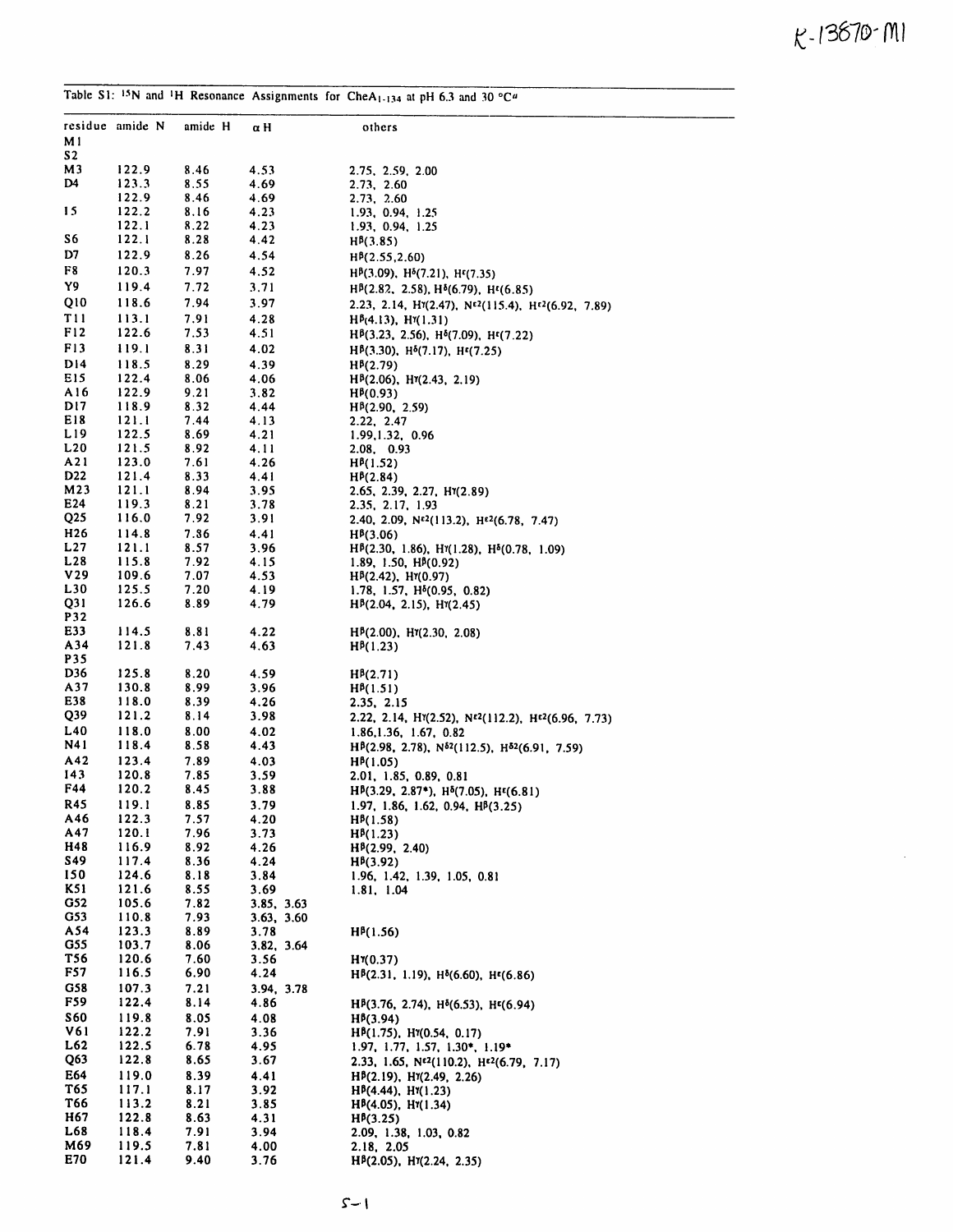## $K - 13870 - M2$

| N7 1             | 117.8          | 8.05         | 4.57         | $H^{p}(2.84)$ , $N^{r2}(109.9)$ , $H^{r2}(6.39, 7.52)$                                                    |
|------------------|----------------|--------------|--------------|-----------------------------------------------------------------------------------------------------------|
| L72              | 120.1          | 7.30         | 4.20         | 2.15, 1.58, 1.98, $H^{\delta 1}(1.13)$ , $H^{\delta 2}(0.89)$                                             |
| L73              | 120.1          | 8.58         | 3.96         | 2.21, 1.38, $H^{\delta_1}(0.40)$ , $H^{\delta_2}(0.66^*)$                                                 |
| D74              | 120.5          | 8.84         | 4.29         | $H^{B}(2.87)$                                                                                             |
| E75              | 117.7          | 7.67         | 3.97         | 2.57, 2.36                                                                                                |
| A76              | 121.7          | 8.41         | 4.52         | $H^{p}(1.58)$                                                                                             |
| R77              | 120.8          | 8.88         | 4.08         | 2.03, 1.66, $H^{\delta}(3.20)$                                                                            |
| R78              | 117.7          | 7.65         | 4.33         | 2.03, 1.72, 1.58, H <sup>§</sup> (3.10)                                                                   |
| G79              | 107.9          | 7.83         | 4.19, 3.91   |                                                                                                           |
| E80              | 118.5          | 8.02         | 4.29         | 2.21, 1.84                                                                                                |
| M81              | 117.2          | 7.00         | 4.55         | 1.92, 1.63, 2.37, 2.26                                                                                    |
| Q82              | 126.2          | 8.66         | 4.37         | H <sup>B</sup> (2.09, 1.93), H <sup>'</sup> (2.40), N <sup>E2</sup> (113.8), H <sup>E2</sup> (6.82, 7.62) |
| L83              | 122.5          | 8.91         | 4.33         | 2.07, 1.87, 2.38, $H^{\delta_1}(1.11)$ , $H^{\delta_2}(0.85)$                                             |
| N84              | 112.6          | 6.72         | 4.58         | $H^{p}(3.21, 3.04), N^{\delta2}(113.8), H^{\delta2}(7.01, 7.48)$                                          |
| T85              | 114.8          | 8.78         | 3.85         | Η <sup>β</sup> (4.12), Η <sup>γ</sup> (1.23)                                                              |
| <b>D86</b>       | 122.5          | 7.96         | 4.43         | $H^{p}(2.74, 2.57)$                                                                                       |
| 187              | 122.9          | 8.37         | 3.39         | 2.01, 1.78*, 1.35, 0.82, 0.23                                                                             |
| 188              | 120.2          | 7.78         | 3.54         | 2.00, 1.14, 1.07, 0.77                                                                                    |
| N89              | 118.7          | 8.45         | 4.63         | $H^{\beta}(3.02, 2.89), N^{\delta 2}(112.1), H^{\delta 2}(6.81, 7.74)$                                    |
| L90              | 124.9          | 7.97         | 4.44         | 1.84, 1.61, 0.86, 0.78                                                                                    |
| F91              | 123.6          | 8.86         | 3.73         | $H^{p}(3.12, 2.26), H^{p}(7.00), H^{p}(7.05)$                                                             |
| L92              | 123.3          | 8.74         | 4.07         | 2.13, 1.71, 0.99                                                                                          |
| E93              | 122.0          | 8.46         | 4.18         | 2.34, 2.15, H $(2.55)$                                                                                    |
| T94              | 118.1          | 8.67         | 3.82         | H <sup>B</sup> (4.32), 1.24                                                                               |
| K95              | 124.3          | 8.35         | 4.07         | 1.88, 2.18, 1.23                                                                                          |
| D96              | 121.4          | 8.00         | 4.53         | $H^{p}(2.99, 2.76)$                                                                                       |
| 197              | 124.2          | 8.37         | 3.90         | 2.02, 1.02, 1.23, 0.70                                                                                    |
| M98              | 122.6          | 9.20         | 4.09         | 2.39                                                                                                      |
| Q99              | 119.4          | 8.39         | 4.42         | 2.50, 2.26, $N^{c2}(115.8)$ , $H^{c2}(7.19, 7.45)$                                                        |
| E100             | 119.9          | 7.84         | 4.07         | 2 53, 2.27, 2.12                                                                                          |
| Q101             | 122.3          | 8.62         | 3.69         | 2.71, $N^{\epsilon^2}(102.4)$ , $H^{\epsilon^2}(6.24, 6.82)$                                              |
| L102             | 119.9          | 8.60         | 4.00         | 2.00, 1.60, 0.95                                                                                          |
| D103             | 118.5          | 8.61         | 4.10         | H <sup>p</sup> (2.69, 2.50)                                                                               |
| A104             | 124.8          | 7.71         | 3.98         | $H^{6}(0.98)$                                                                                             |
| Y105             | 119.4          | 7.85         | 4.37         | $H^{\beta}(2.65, 2.61), H^{\delta}(6.96), H^{\epsilon}(6.71)$                                             |
| K106             | 121.1          | 8.40         | 3.36         | 1.54                                                                                                      |
| Q107             | 116.2          | 7.27         | 4.48         | 2.35, 1.84, $N^{2}(110.1)$ , $H^{2}(6.72, 7.21)$                                                          |
| S 1 0 8          | 113.5          | 8.17         | 4.18         |                                                                                                           |
| Q109             | 118.4          | 8.17         | 4.55         | 2.29, 2.00, 1.64, $N^{2}(112.2)$ , $H^{2}(6.77, 7.31)$                                                    |
| E110             | 120.9          | 8.29         | 4.52         | 2.36, 1.98, 1.84                                                                                          |
| <b>P111</b>      |                |              |              |                                                                                                           |
| DI 12            | 122.5          | 8.87         | 4.40         | $H^{3}(2.71)$                                                                                             |
| A113             | 133.0          | 8.84         | 4.21         | $H^{p}(1.55)$                                                                                             |
| A114             | 121.9          | 8.33         | 4.25         | $H^{p}(1.50)$                                                                                             |
| S 115            | 116.5          | 8.39         | 4.42         | $H^{p}(3.98)$                                                                                             |
| <b>F116</b>      | 122.7          | 7.30         | 4.49         | $H^{\beta}(3.19)$ , $H^{\delta}(7.26)$ , $H^{\epsilon}(7.37)$ , $H^{\zeta}(7.32)$                         |
| D117             | 121.1          | 8.42         | 4.09         | $H^{B}(2.76, 2.68)$                                                                                       |
| Y118             | 119.1          | 8.03         | 4.21         | Н <sup>β</sup> (3.31, 3.12), Н <sup>δ</sup> (7.10), Н <sup>ε</sup> (6.77)                                 |
| 1119             | 122.7          | 8.40         | 3.85         | 1.96*, 1.30, 0.89*, 1.02*                                                                                 |
| C <sub>120</sub> | 121.1          | 8.14         | 4.00         | $H^{\beta}(2.66, 2.22)$                                                                                   |
| Q121<br>A122     | 118.6          | 7.67         | 3.97         | 2.08, 2.31, 2.48                                                                                          |
|                  | 122.9          | 7.73         | 3.99         | $H^{p}(1.20)$                                                                                             |
| L123<br>R124     | 118.4<br>120.2 | 8.53<br>8.41 | 4.05<br>4.00 | $1.95, 1.26, 0.89, 0.99*$<br>1.91, 1.59, 1.81, 3.16                                                       |
| Q125             | 119.2          |              |              |                                                                                                           |
| L126             | 119.3          | 8.09<br>7.49 | 4.01<br>4.16 | 2.19, 2.07, 2.41<br>1.72, 1.63, 0.86                                                                      |
| A127             | 120.7          | 7.52         | 4.10         | $H^{p}(1.48)$                                                                                             |
| L128             | 119.5          | 7.79         | 4.16         | $1.79, 1.61, 0.86*$                                                                                       |
| E129             | 120.4          | 8.15         | 4.13         | H <sup>B</sup> (2.07, 2.12), H <sup>T</sup> (2.26, 2.41)                                                  |
| A130             | 123.4          | 8.15         | 4.29         | $H^{p}(1.43)$                                                                                             |
| K131             | 118.6          | 7.82         | 4.36         | 2.99, 1.94, 1.83, 1.67, 1.50                                                                              |
| G132             | 109.5          | 8.13         | 3.95, 4.05   |                                                                                                           |
| E133             | 121.3          | 8.27         | 4.41         | 2.25, 2.10, 1.89,                                                                                         |
| T134             | 120.9          | 7.81         | 4.18         | $H^{\gamma}(1.13)$                                                                                        |
|                  |                |              |              |                                                                                                           |

 $a_{1}$ H chemical shifts are relatavie to DSS. <sup>15</sup>N chemical shifts are relative to  $15NH_3$ . Chemical shift values indicated by asterisks (\*) were obtained from <sup>a</sup> 3D 15N-edited NOESY.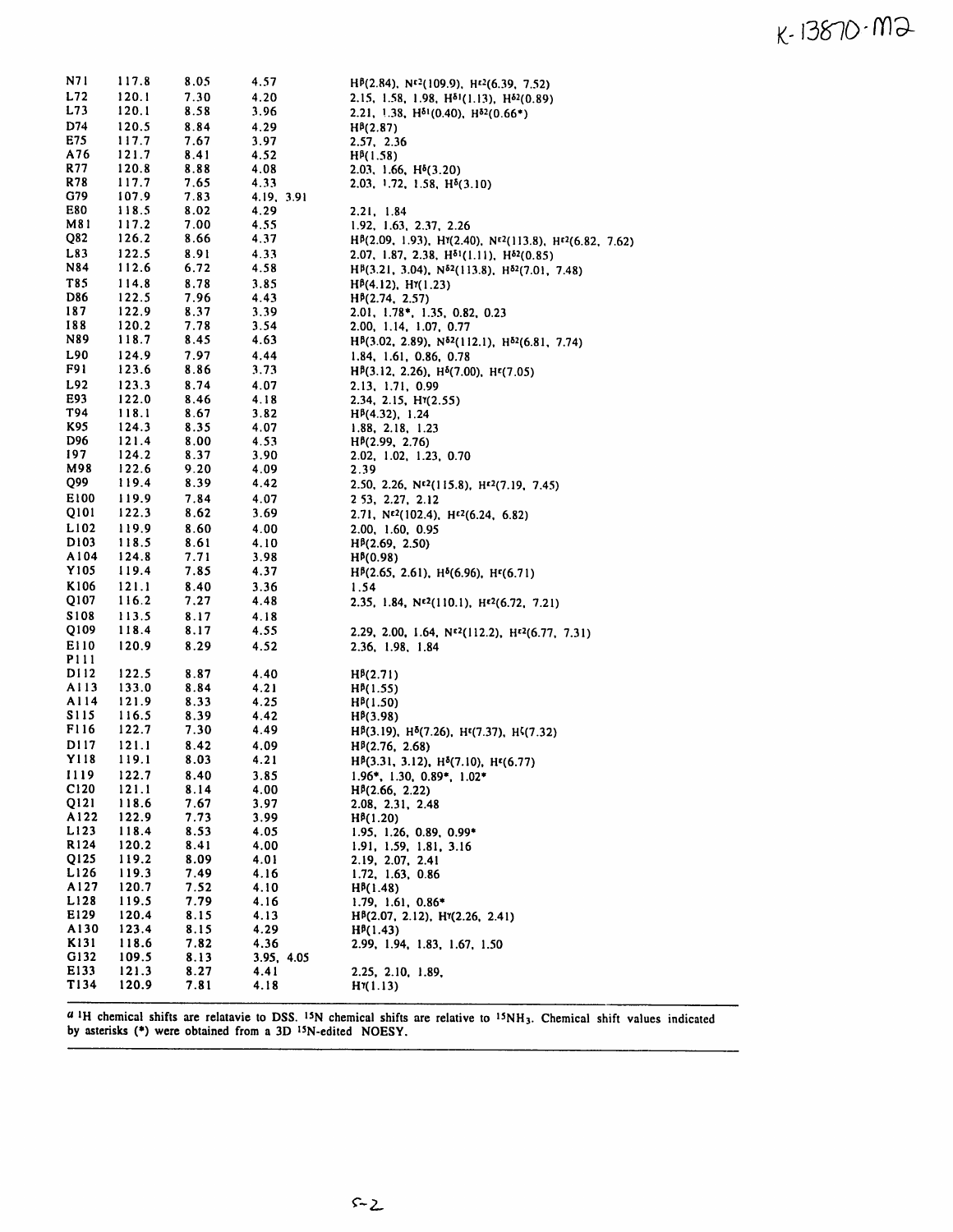$K - 13870 - M3$ 

 $\frac{1}{\sqrt{2}}\left( \frac{1}{\sqrt{2}}\right) ^{2}$ 

| rable S2 |  |
|----------|--|
|----------|--|

| residue  | $T_1$ (sec)      | $T2$ (sec)       | <b>NOE</b> | $\tau_{\text{m}}$ (ns) | $s^2$ | $\tau_{\alpha}$ (ps) | error (%) |
|----------|------------------|------------------|------------|------------------------|-------|----------------------|-----------|
|          |                  |                  |            |                        |       |                      |           |
| 4        | 0.7857           | 0.2498           |            | 5.51                   |       |                      |           |
| 4        | 0.0451           | 0.0229           |            |                        |       |                      |           |
| 5        | 0.6543           | 0.2844           |            | 4.19                   |       |                      |           |
| 5        | 0.0306           | 0.0302           |            |                        |       |                      |           |
| 6        | 1.8723           | 0.4323           | $-3.966$   | 6.94                   | 0.163 | 0.8264E+02           |           |
| 6        | 0.2493           | 0.0686           |            |                        |       |                      | 33.55     |
| 7        | 0.5533           | 0.1678           | 0.467      | 5.71                   | 0.518 | 0.1930E+04           |           |
| 7        | 0.0219           | 0.0104           |            |                        |       |                      | 33.63     |
| 9        | 0.5428           | 0.1180           | 0.736      | 7.23                   | 0.808 | 0.4536E+02           |           |
| 9        | 0.0207           | 0.0052           |            |                        |       |                      | 11.14     |
| 11       | 0.5256           | 0.1098           | 0.765      | 7.42                   | 0.853 | 0.4146E+02           | 8.86      |
| 11       | 0.0197           | 0.0044           |            |                        | 0.843 | 0.3437E+02           |           |
| 12       | 0.5563           | 0.1057           | 0.738      | 7.89                   |       |                      | 2.15      |
| 12       | 0.0221           | 0.0043           |            | 8.06                   | 0.904 | 0.8086E-07           |           |
| 14       | $0.5324$ .       | 0.0980<br>0.0035 | 0.806      |                        |       |                      | 0.86      |
| 14       | 0.0201<br>0.5343 | 0.1053           | 0.789      | 7.71                   | 0.866 | 0.2183E+02           |           |
| 15       | 0.0203           | 0.0041           |            |                        |       |                      | 5.29      |
| 15<br>16 | 0.5467           | 0.0978           | 0.747      | 8.20                   | 0.888 | 0.3136E+02           |           |
| 16       | 0.0213           | 0.0035           |            |                        |       |                      | 1.84      |
| 17       | 0.5366           | 0.0861           | 0.870      | 8.77                   | 0.963 | 0.4249E-05           |           |
| 17       | 0.0205           | 0.0027           |            |                        |       |                      | 9.97      |
| 18       | 0.5248           | 0.0989           | 0.802      | 7.93                   | 0.904 | 0.9125E+01           |           |
| 18       | 0.0197           | 0.0036           |            |                        |       |                      | 2.45      |
| 19       | 0.5090           | 0.0988           | 0.799      | 7.79                   | 0.918 | 0.2364E+02           |           |
| 19       | 0.0183           | 0.0037           |            |                        |       |                      | 4.34      |
| 20       | 0.5808           | 0.0898           | 0.800      | 8.98                   | 0.912 | 0.3988E-05           |           |
| 20       | 0.0245           | 0.0030           |            |                        |       |                      | 11.48     |
| 21       | 0.5574           | 0.0942           | 0.872      | 8.50                   | 0.900 | 0.3153E-05           |           |
| 21       | 0.0219           | 0.0033           |            |                        |       |                      | 6.82      |
| 22       | 0.5386           | 0.0961           | 0.854      | 8.21                   | 0.905 | 0.7826E-05           |           |
| 22       | 0.0206           | 0.0034           |            |                        |       |                      | 3.41      |
| 23       | 0.5548           | 0.0965           | 0.808      | 8.35                   | 0.892 | 0.2879E-07           |           |
| 23       | 0.0219           | 0.0035           |            |                        |       |                      | 3.21      |
| 24       | 0.5764           | 0.0927           | 0.864      | 8.76                   | 0.895 | 0.2320E-05           |           |
| 24       | 0.0238           | 0.0032           |            |                        |       |                      | 9.70      |
| 25       | 0.5505           | 0.0937           | 0.766      | 8.46                   | 0.909 | 0.1094E+02           |           |
| 25       | 0.0217           | 0.0032           |            |                        |       |                      | 4.95      |
| 26       | 0.5459           | 0.0960           | 0.841      | 8.29                   | 0.901 | 0.9753E-05           |           |
| 26       | 0.0213           | 0.0034           |            |                        |       |                      | 3.47      |
| 27       | 0.5749           | 0.0865           | 0.801      | 9.12                   | 0.937 | 0.9384E-06           |           |
| 27       | 0.0238           | 0.0027           |            |                        |       |                      | 13.33     |
| 28       | 0.5414           | 0.0903           | 0.740      | 8.57                   | 0.933 | 0.3754E+02           |           |
| 28       | 0.0208           | 0.0031           |            |                        |       |                      | 6.62      |
| 29       | 0.5660           | 0.1099           | 0.737      | 7.78                   | 0.819 | 0.3233E+02           |           |
| 29       | 0.0231           | 0.0045           |            |                        |       |                      | 3.58      |
| 30       | 0.5701           | 0.1179           | 0.833      | 7.47                   | 0.798 | 0.5461E+01           |           |
| 30       | 0.0236           | 0.0054           |            |                        |       |                      | 9.10      |
| 31       | 0.5143           | 0.1229           | 0.685      | 6.79                   | 0.743 | 0.1630E+04           |           |
| 31       | 0.0187           | 0.0055           |            |                        |       |                      | 18.93     |
| 33       | 0.5434           | 0.1246           | 0.635      | 6.98                   | 0.776 | 0.7575E+02           |           |
| 33       | 0.0209           | 0.0058           |            |                        |       |                      | 13.21     |
| 34       | 0.6290           | 0.1295           | 0.632      | 7.50                   | 0.705 | $0.4294E + 02$       |           |
| 34       | 0.0282           | 0.0062           |            |                        |       |                      | 6.04      |
| 36       | 0.6052           | 0.1442           | 0.598      | 6.80                   | 0.681 | 0.5535E+02           |           |
| 36       | 0.0262           | 0.0079           |            |                        |       |                      | 15.22     |

 $\frac{\sqrt{3}}{2}$ 

 $\overline{a}$ ... .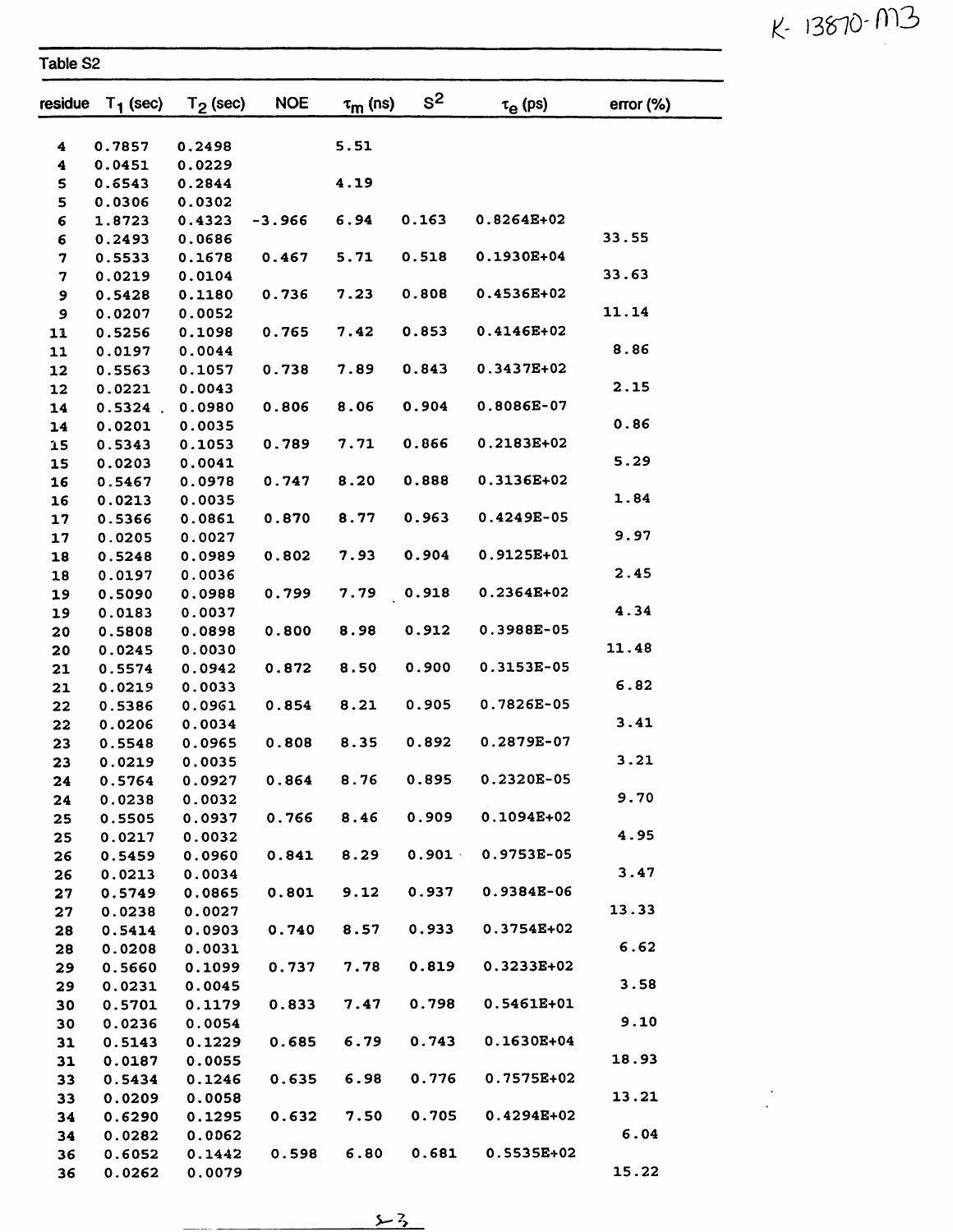## $k - 13870 - M4$

 $\sim 10^4$ 

| 37       | 0.5198           | 0.0925           |       |      |       | $0.800$ 8.23 0.941 0.7490E-04 |       |
|----------|------------------|------------------|-------|------|-------|-------------------------------|-------|
| 37       | 0.0191           | 0.0034           |       |      |       |                               | 1.51  |
| 38       | 0.5353           | 0.1098           | 0.727 | 7.51 | 0.841 | 0.5155E+02                    |       |
| 38       | 0.0201           | 0.0045           |       |      |       |                               | 7.13  |
| 39       | 0.5670           | 0.1066           | 0.788 | 7.95 | 0.837 | 0.1047E+02                    |       |
| 39       | 0.0231           | 0.0042           |       |      |       |                               | 2.09  |
| 40       | 0.5294           | 0.1002           | 0.671 | 7.91 | 0.880 | $0.9292E+02$                  |       |
| 40       | 0.0199           | 0.0038           |       |      |       |                               | 0.93  |
| 42       | 0.5123           | 0.0976           | 0.764 | 7.88 | 0.917 | 0.4914E+02                    |       |
| 42       | 0.0186           | 0.0036           |       |      |       |                               | 2.65  |
| 43       | 0.5346           | 0.1004           | 0.789 | 7.95 | 0.888 | 0.1540E+02                    |       |
| 43       | 0.0206           | 0.0038           |       |      |       |                               | 2.00  |
| 44       | 0.5262           | 0.1008           | 0.710 | 7.85 | 0.884 | 0.7109E+02                    |       |
| 44       | 0.0195           | 0.0038           |       |      |       |                               | 2.29  |
| 45       | 0.4983           | 0.0991           | 0.829 | 7.67 | 0.930 | 0.5507E+01                    |       |
| 45       | 0.0179           | 0.0036           |       |      |       |                               | 6.40  |
| 46       | 0.5148           | 0.0983           | 0.773 | 7.87 | 0.912 | 0.3856E+02                    |       |
| 46       | 0.0186           | 0.0035           |       |      |       |                               | 2.91  |
| 47       | 0.5376           | 0.1065           | 0.760 | 7.69 | 0.856 | 0.3490E+02                    |       |
| 47       | 0.0207           | 0.0041           |       |      |       |                               | 5.20  |
| 48       | 0.5222           | 0.0972           | 0.774 | 8.00 | 0.912 | $0.2952E+02$                  |       |
| 48       | 0.0196           | 0.0035           |       |      |       |                               | 1.19  |
| 49<br>49 | 0.5064           | 0.0963           | 0.718 | 7.89 | 0.923 | 0.1052E+03                    |       |
| 50       | 0.0186           | 0.0034           |       |      |       |                               | 1.89  |
| 50       | 0.5325           | 0.0904           | 0.884 | 8.48 | 0.940 | $0.2005E-06$                  |       |
| 51       | 0.0200<br>0.4992 | 0.0029<br>0.0960 |       |      |       |                               | 7.01  |
| 51       | 0.0180           |                  | 0.766 | 7.83 | 0.936 | $0.6842E + 02$                |       |
| 52       | 0.5164           | 0.0034           |       |      |       |                               | 3.30  |
| 52       | 0.0193           | 0.1025<br>0.0039 | 0.806 | 7.68 | 0.896 | 0.1858E+02                    |       |
| 53       | 0.4945           | 0.1018           | 0.782 |      |       |                               | 5.99  |
| 53       | 0.0174           | 0.0038           |       | 7.50 | 0.915 | 0.5833E+02                    |       |
| 54       | 0.5045           | 0.0963           | 0.837 | 7.87 |       |                               | 8.12  |
| 54       | 0.0185           | 0.0035           |       |      | 0.936 | $0.1010E-04$                  |       |
| 55       | 0.5063           | 0.1176           | 0.709 | 6.92 | 0.770 |                               | 3.87  |
| 55       | 0.0183           | 0.0051           |       |      |       | 0.1640E+04                    |       |
| 56       | 0.5389           | 0.1075           | 0.800 | 7.65 | 0.855 | 0.1670E+02                    | 16.27 |
| 56       | 0.0210           | 0.0042           |       |      |       |                               | 6.20  |
| 57       | 0.5477           | 0.1021           | 0.836 | 7.99 | 0.872 | 0.1549E-08                    |       |
| 57       | 0.0215           | 0.0039           |       |      |       |                               | 2.60  |
| 58       | 0.5882           | 0.1093           | 0.897 | 8.01 | 0.812 | 0.6075E-06                    |       |
| 58       | 0.0249           | 0.0044           |       |      |       |                               | 5.39  |
| 59       | 0.5212           | 0.1210           | 0.912 | 6.92 | 0.838 | 0.5144E-03                    |       |
| 59       | 0.0196           | 0.0054           |       |      |       |                               | 17.79 |
| 60       | 0.5439           | 0.0998           | 0.776 | 8.07 | 0.883 | 0.1713E+02                    |       |
| 60       | 0.0215           | 0.0037           |       |      |       |                               | 0.28  |
| 61       | 0.5099           | 0.0960           | 0.744 | 7.94 | 0.925 | 0.7217E+02                    |       |
| 61       | 0.0184           | 0.0034           |       |      |       |                               | 1.58  |
| 62       | 0.5449           | 0.0998           | 0.766 | 8.08 | 0.881 | $0.2254E+02$                  |       |
| 62       | 0.0211           | 0.0037           |       |      |       |                               | 0.00  |
| 63       | 0.5128           | 0.0940           | 0.861 | 8.08 | 0.938 | 0.3300E-05                    |       |
| 63       | 0.0188           | 0.0033           |       |      |       |                               | 3.44  |
| 64       | 0.5045           | 0.0952           | 0.767 | 7.93 | 0.936 | 0.5704E+02                    |       |
| 64       | 0.0184           | 0.0034           |       |      |       |                               | 2.07  |
| 65       | 0.5716           | 0.0921           | 0.865 | 8.75 | 0.902 | 0.1167E-05                    |       |
| 65       | 0.0242           | 0.0032           |       |      |       |                               | 9.57  |
| 66       | 0.4936           | 0.0917           | 0.835 | 8.01 | 0.969 | 0.5575E-05                    |       |
| 66       | 0.0172           | 0.0032           |       |      |       |                               | 2.40  |
| 67       | 0.4937           | 0.1030           | 0.770 | 7.43 | 0.910 | 0.6953E+02                    |       |
| 67       | 0.0170           | 0.0039           |       |      |       |                               | 8.82  |

 $5 - 4$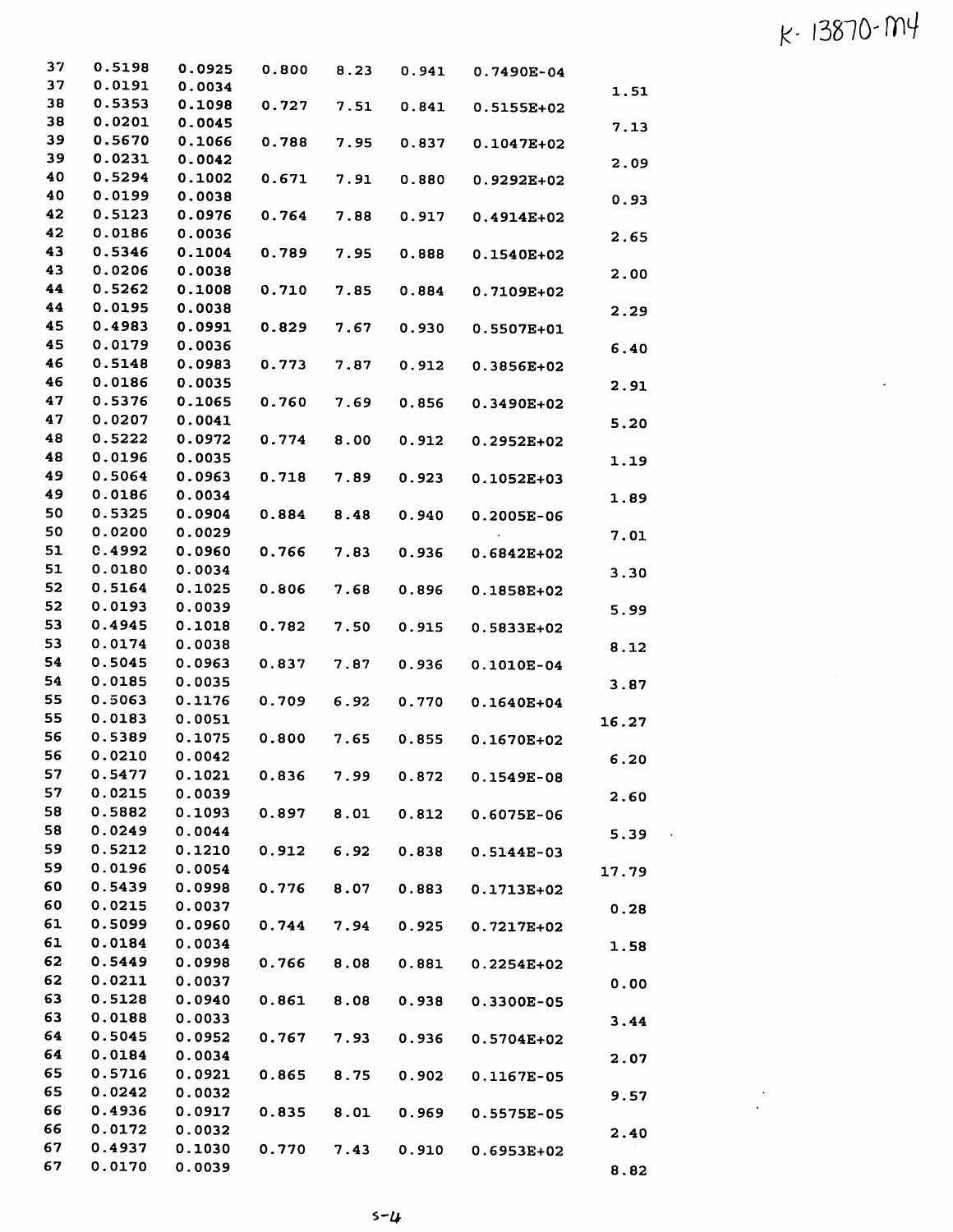## k-13810-ms

 $\frac{1}{2}$  ,  $\frac{1}{2}$ 

 $\frac{1}{\sqrt{2}}$ 

|       | 0.4073E+01     | 0.925 | 7.99 | 0.806 | 0.0963 | 0.5162 | 70  |
|-------|----------------|-------|------|-------|--------|--------|-----|
| 1.76  |                |       |      |       | 0.0035 | 0.0189 | 70  |
|       | 0.1818E+04     | 0.914 | 7.66 | 0.759 | 0.0953 | 0.4789 | 71  |
| 2.57  |                |       |      |       | 0.0034 | 0.0163 | 71  |
|       | 0.4733E+01     | 0.898 | 8.12 | 0.795 | 0.0979 | 0.5381 | 72  |
| 0.06  |                |       |      |       | 0.0035 | 0.0209 | 72  |
|       | 0.3862E+02     | 0.921 | 8.04 | 0.767 | 0.0958 | 0.5185 | 73  |
| 0.60  |                |       |      |       | 0.0034 | 0.0191 | 73  |
|       | 0.2357E+04     | 0.849 | 7.21 | 0.830 | 0.1041 | 0.4771 | 74  |
| 10.26 |                |       |      |       | 0.0040 | 0.0164 | 74  |
|       | $0.4241E+02$   | 0.891 | 7.96 | 0.749 | 0.0995 | 0.5305 | 76  |
| 1.41  |                |       |      |       | 0.0037 | 0.0201 | 76  |
|       | 0.3058E+01     | 0.865 | 7.72 | 0.825 | 0.1060 | 0.5384 | 77  |
| 5.68  |                |       |      |       | 0.0043 | 0.0207 | 77  |
|       | 0.3441E+02     | 0.843 | 7.66 | 0.755 | 0.1083 | 0.5441 | 79  |
| 5.50  |                |       |      |       | 0.0044 | 0.0214 | 79  |
|       | 0.2073E+02     | 0.844 | 8.36 | 0.738 | 0.1015 | 0.5849 | 80  |
| 4.00  |                |       |      |       | 0.0038 | 0.0245 | 80  |
|       | $0.3662E+02$   | 0.767 | 7.49 | 0.711 | 0.1203 | 0.5842 | 81  |
| 7.17  |                |       |      |       | 0.0053 | 0.0246 | 81  |
|       | 0.3100E+02     | 0.719 | 7.25 | 0.717 | 0.1320 | 0.6096 | 82  |
|       |                |       |      |       | 0.0064 | 0.0264 | 82  |
| 10.59 | 0.4700E+02     | 0.715 | 6.73 | 0.683 | 0.1404 | 0.5813 | 83  |
|       |                |       |      |       | 0.0073 | 0.0241 | 83  |
| 17.29 |                |       |      |       |        | 0.6163 | 84  |
|       | 0.8793E+01     | 0.779 | 8.07 | 0.773 | 0.1131 |        |     |
| 0.24  |                |       |      |       | 0.0046 | 0.0270 | 84  |
|       | $0.1032E-04$   | 0.804 | 8.98 | 0.859 | 0.1017 | 0.6576 | 85  |
| 12.24 |                |       |      |       | 0.0038 | 0.0317 | 85  |
|       | $0.8504E-06$   | 0.855 | 8.95 | 0.814 | 0.0959 | 0.6169 | 86  |
| 11.17 |                |       |      |       | 0.0034 | 0.0277 | 86  |
|       | 0.3053E+02     | 0.891 | 7.99 | 0.764 | 0.0995 | 0.5336 | 87  |
| 1.17  |                |       |      |       | 0.0037 | 0.0202 | 87  |
|       | 0.8347E+01     | 0.887 | 8.73 | 0.751 | 0.0941 | 0.5811 | 89  |
| 8.50  |                |       |      |       | 0.0033 | 0.0243 | 89  |
|       | $0.5295E-05$   | 0.954 | 8.30 | 0.800 | 0.0907 | 0.5164 | 90  |
| 2.47  |                |       |      |       | 0.0031 | 0.0190 | 90  |
|       | $0.1225E-04$   | 0.930 | 8.12 | 0.833 | 0.0945 | 0.5195 | 91  |
| 1.89  |                |       |      |       | 0.0033 | 0.0194 | 91  |
|       | 0.5744E-05     | 0.915 | 8.44 | 0.842 | 0.0932 | 0.5452 | 92  |
| 5.12  |                |       |      |       | 0.0033 | 0.0209 | 92  |
|       | 0.5553E-07     | 0.935 | 3.61 | 0.828 | 0.0900 | 0.5437 | 93  |
| 7.01  |                |       |      |       | 0.0030 | 0.0213 | 93  |
|       | 0.2601E+02     | 0.903 | 8.03 | 0.773 | 0.0979 | 0.5287 | 94  |
| 0.83  |                |       |      |       | 0.0036 | 0.0196 | 94  |
|       | 0.5593E-04     | 0.927 | 8.50 | 0.788 | 0.0917 | 0.5423 | 95  |
| 5.15  |                |       |      |       | 0.7031 | 0.0212 | 95  |
|       | 0.2166E-05     | 0.865 | 8.71 | 0.809 | 0.0965 | 0.5943 | 96  |
| 8.11  |                |       |      |       | 0.0035 | 0.0251 | 96  |
|       | $0.1732E-04$   | 0.913 | 8.34 | 0.803 | 0.0944 | 0.5415 | 97  |
| 3.03  |                |       |      |       | 0.0033 | 0.0208 | 97  |
|       | $0.1085E-04$   | 0.897 | 8.32 | 0.836 | 0.0961 | 0.5491 | 98  |
| 3.53  |                |       |      |       | 0.0035 | 0.0219 | 98  |
|       | 0.2017E+02     | 0.929 | 8.46 | 0.761 | 0.0917 | 0.5385 | 99  |
| 4.99  |                |       |      |       | 0.0031 | 0.0207 | 99  |
|       | 0.7229E+01     | 0.870 | 8.56 | 0.761 | 0.0972 | 0.5810 | 100 |
| 6.22  |                |       |      |       | 0.0046 | 0.0246 | 100 |
|       | $0.6707E + 01$ | 0.916 | 8.13 | 0.793 | 0.0958 | 0.5282 | 101 |
| 0.26  |                |       |      |       | 0.0034 | 0.0202 | 101 |
|       | 0.1571E-05     | 0.928 | 8.39 | 0.868 | 0.0923 | 0.5344 | 102 |
| 5.52  |                |       |      |       | 0.0032 | 0.0204 | 102 |
|       |                |       |      |       |        |        |     |

 $S-S$